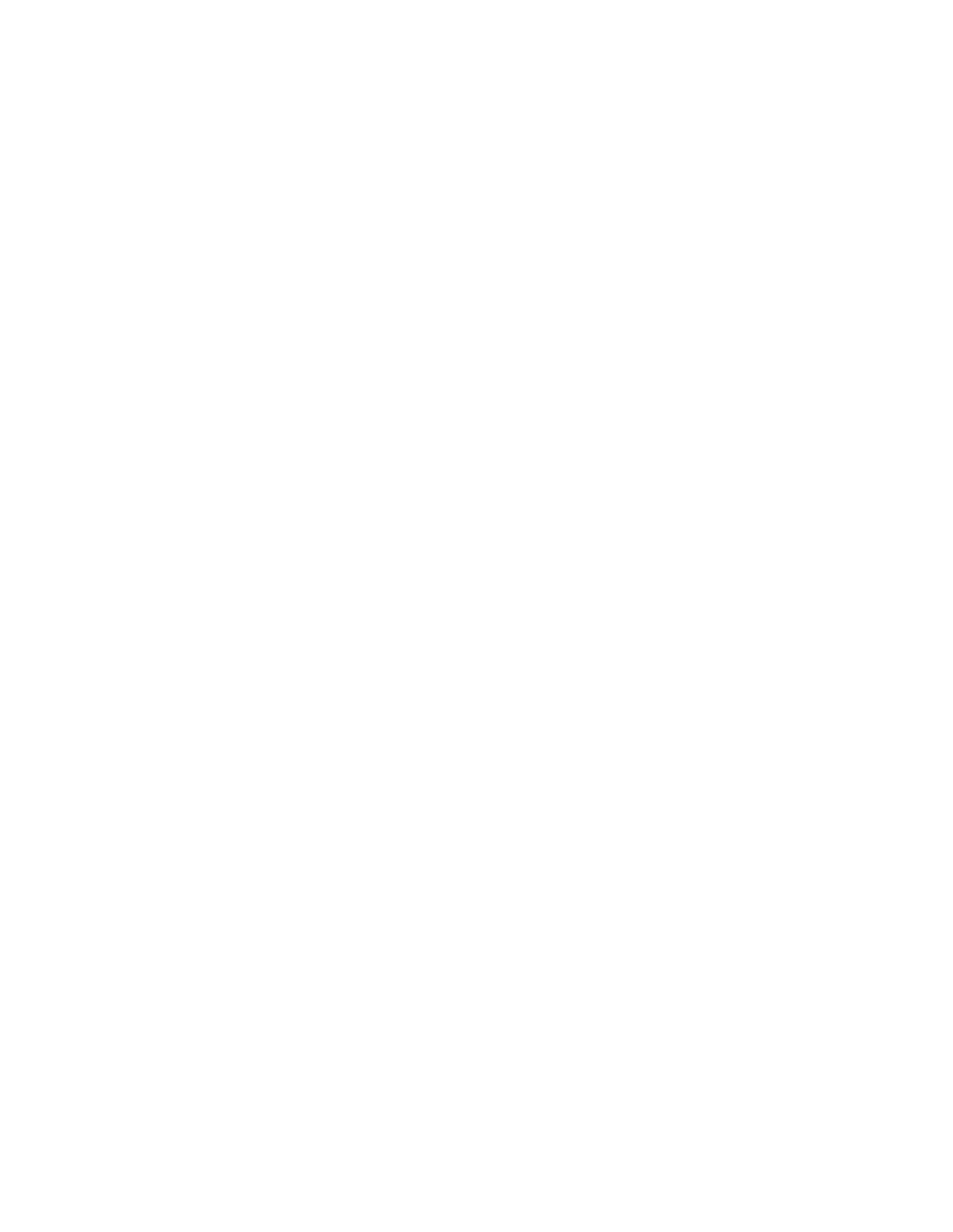## AN OVERVIEW OF THE ISSUES AFFECTING THE NISHORGO PROJECT AREAS BASED ON THE FINDINGS OF PRA JUNE – JULY 2004

Prepared by Kate Studd

**July 2004** 

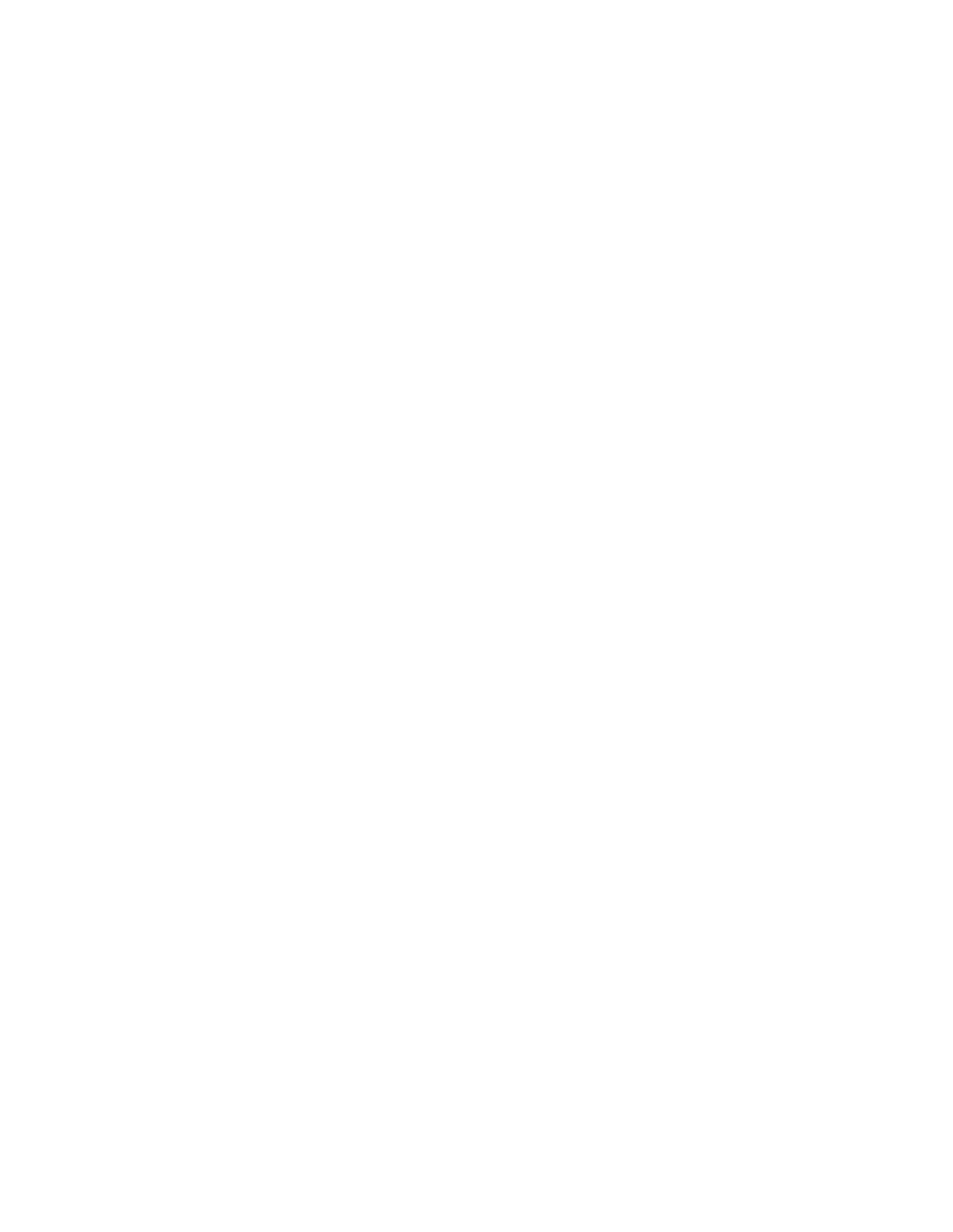### **CONTENTS**

| 4.5 Short-term Agreements with the Forest Department for Betel Leaf Cultivation 11       |  |
|------------------------------------------------------------------------------------------|--|
|                                                                                          |  |
| 5.2 Poverty, Unemployment and the Extraction of Forest Products by Local Communities 13  |  |
|                                                                                          |  |
| 5.4 Forest Department - Behaviour of Staff and Attitudes of Stakeholders towards them 15 |  |
|                                                                                          |  |
|                                                                                          |  |
|                                                                                          |  |

IRg

 $\mathbf{i}$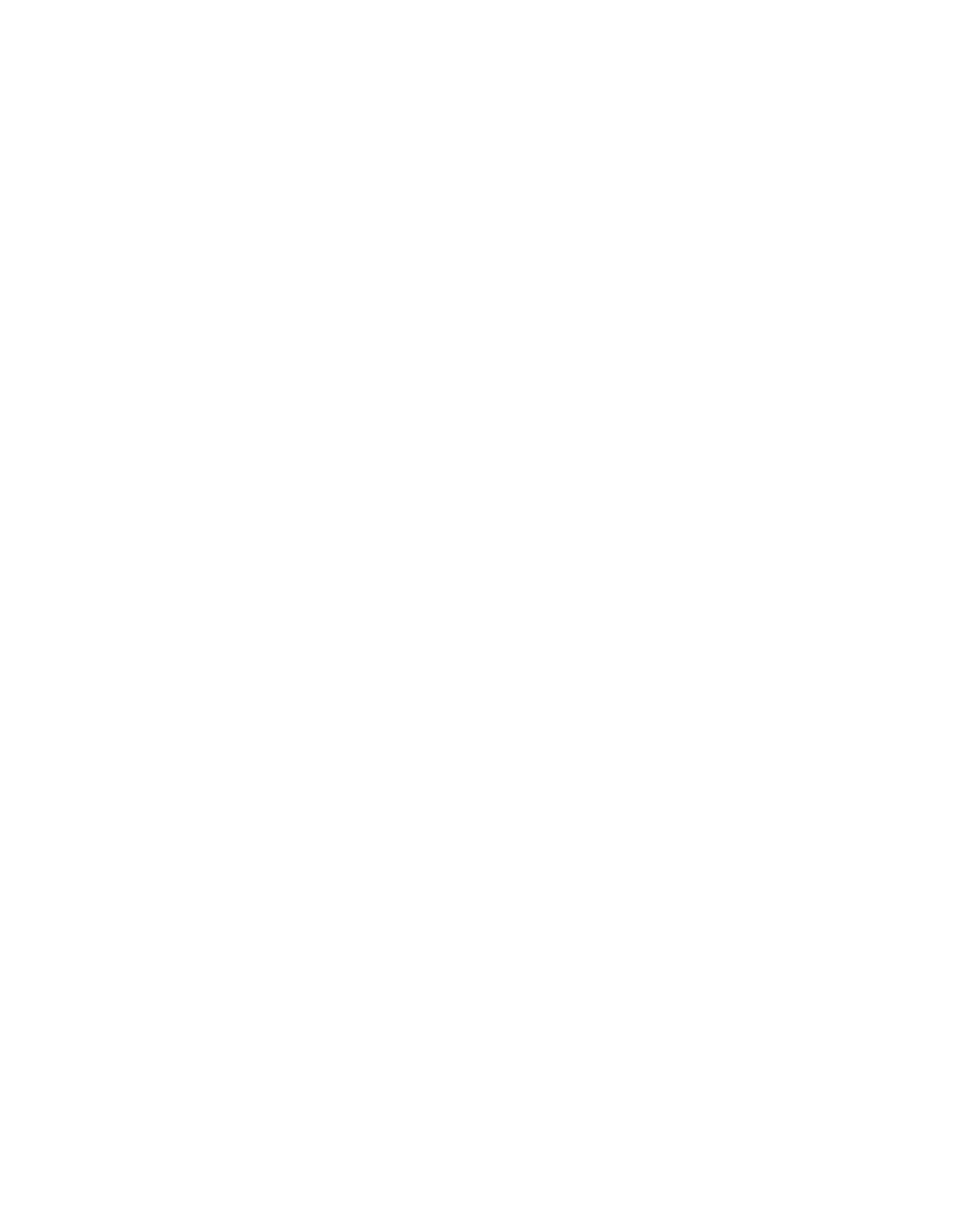## 1. INTRODUCTION

This report provides an initial outline of the main issues emerging from the PRA research undertaken with stakeholders in and around the five forest protected areas falling within the Nishorgo Support Project. These sites are Teknaf Game Reserve, Chunati Wildlife Sanctuary, Lawachara National Park, Rema-Kalenga Wildlife Sanctuary and Satchuri Reserve Forest (and proposed National Park).

The aim of the PRA was to build upon the findings of the preliminary RRA carried out in May 2004, to provide a more thorough picture of the status of the forests, an analysis of the key stakeholder groups, and to understand the causes and effects of their behaviour. The overall aim of the process is to help shape future activities within the project.

This report has been drafted prior to any analysis of the PRA data by the research teams. Its role is merely to provide an overview and comparison of the key issues arising from across all project sites. The subsequent PRA reports for each site will provide detailed information for each forest area in turn. Therefore, information in the report should not be considered as a definitive summary of the entire situation.

The fieldwork was undertaken by two research teams and took place between 20 June and 13 July 2004. The team covering the southern sites of Teknaf and Chunati was involved field staff from NACOM and CODEC, and the team focusing on the northern sites of Lawachara, Rema-Kalenga and Satchuri was undertaken by field staff from NACOM and RDRS. The methods used included household interviews, and informal and focus group discussions with Forest Department (FD) staff, key informants, and men and women from local communities inside and bordering the forest areas.

The structure of the report is as follows. Section 2 will provide an overview of the current status of the five forests, and will introduce what are seen as the primary causes of forest depletion in these areas. Section 3 will then go on to present issues relating to the extraction of forest products, including fuelwood, timber, bamboo and other non-timber forest products. Section 4 looks at issues of land encroachment, and the different ways in which forest department land has been taken out of forestry in the project areas. Section 5 then goes on to discuss, in more detail, underlying causal factors for the depletion of forest resources identified through the RRA and PRA phases – namely the existence of institutionalised corruption, poverty and unemployment in communities surrounding the forests, and issues relating to the resourcing and practices of the Forest Department itself. The final section of the report will introduce the future challenges and opportunities for the Nishorgo project.

#### **1.1 LIMITATIONS OF THE FIELDWORK**

The main limitation of field work was that it took place during the rainy season. This made working conditions difficult. In particular, it meant that the traditional PRA approach of participants working together to complete large scale matrices on the ground was impossible. Researchers recorded information in note form and completed matrices themselves either during the group discussion or afterwards. Therefore this work does not match the usual requirements of a PRA where information is analysed and owned by the participants. Conditions were particularly constraining for the field staff in the northern sites where flooding and bad roads meant access to remote areas of Rema-Kalenga was difficult. The difficulty of access and the time required to travel to the actual sites, meant that time actually collecting data was often limited to 4 or 5 hours a day. These difficult conditions also meant that accessing the forests to undertake transect walks, was also frequently impossible due to bad weather and impassable tracks. Again, this was particularly constraining for the work of Rema-Kalenga and Satchuri.

One problem that was particularly noticed in discussions with stakeholders around the Satchuri area, but must be considered a possibility for other sites as well, was that it was felt that people were not being honest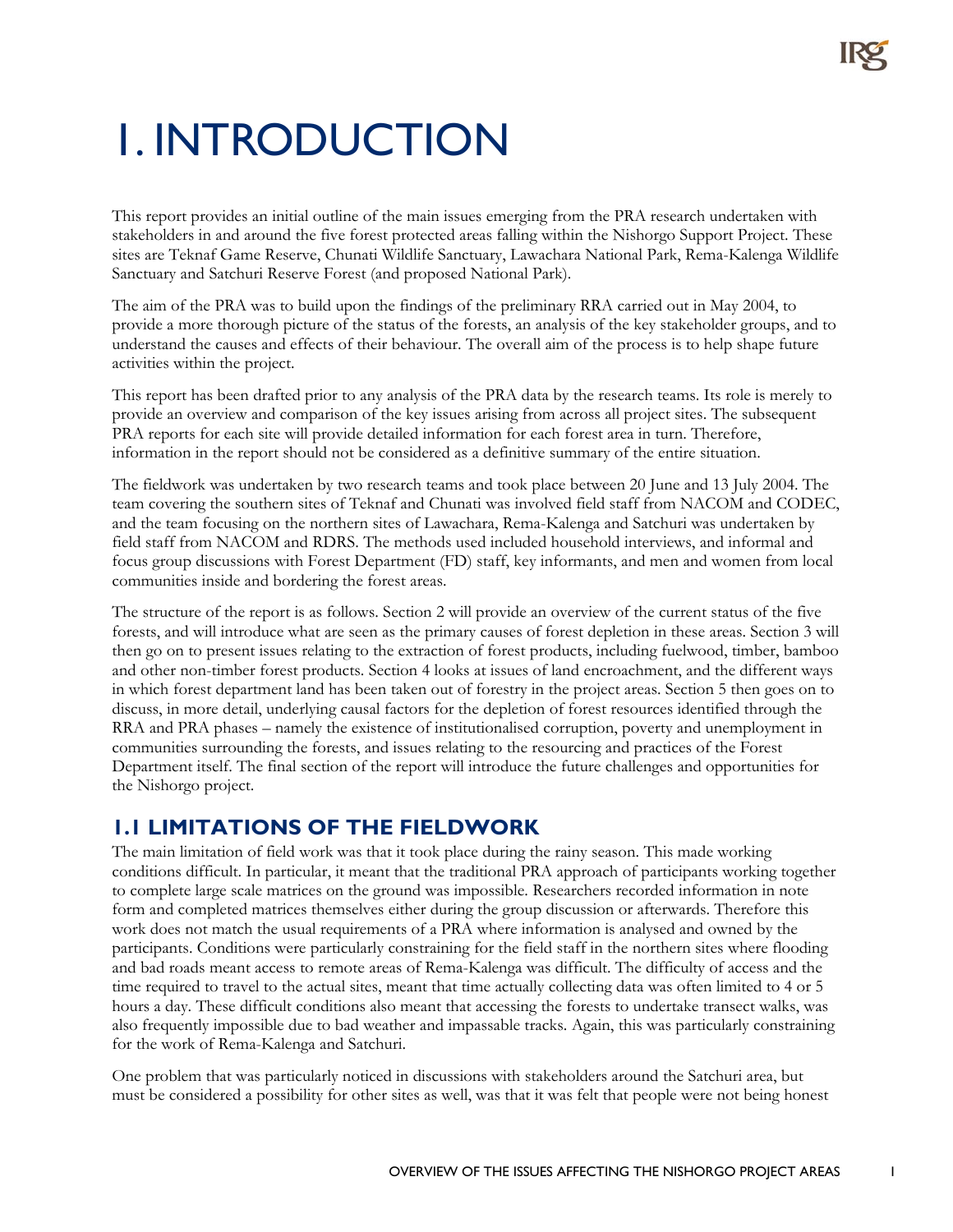

and open with the project team – almost as if there had been some kind of collective decision that only certain representatives from the community would speak. This has introduced a potential bias into the data collected. The reasons for the withholding of this information, and who was behind it, are, at present, unclear.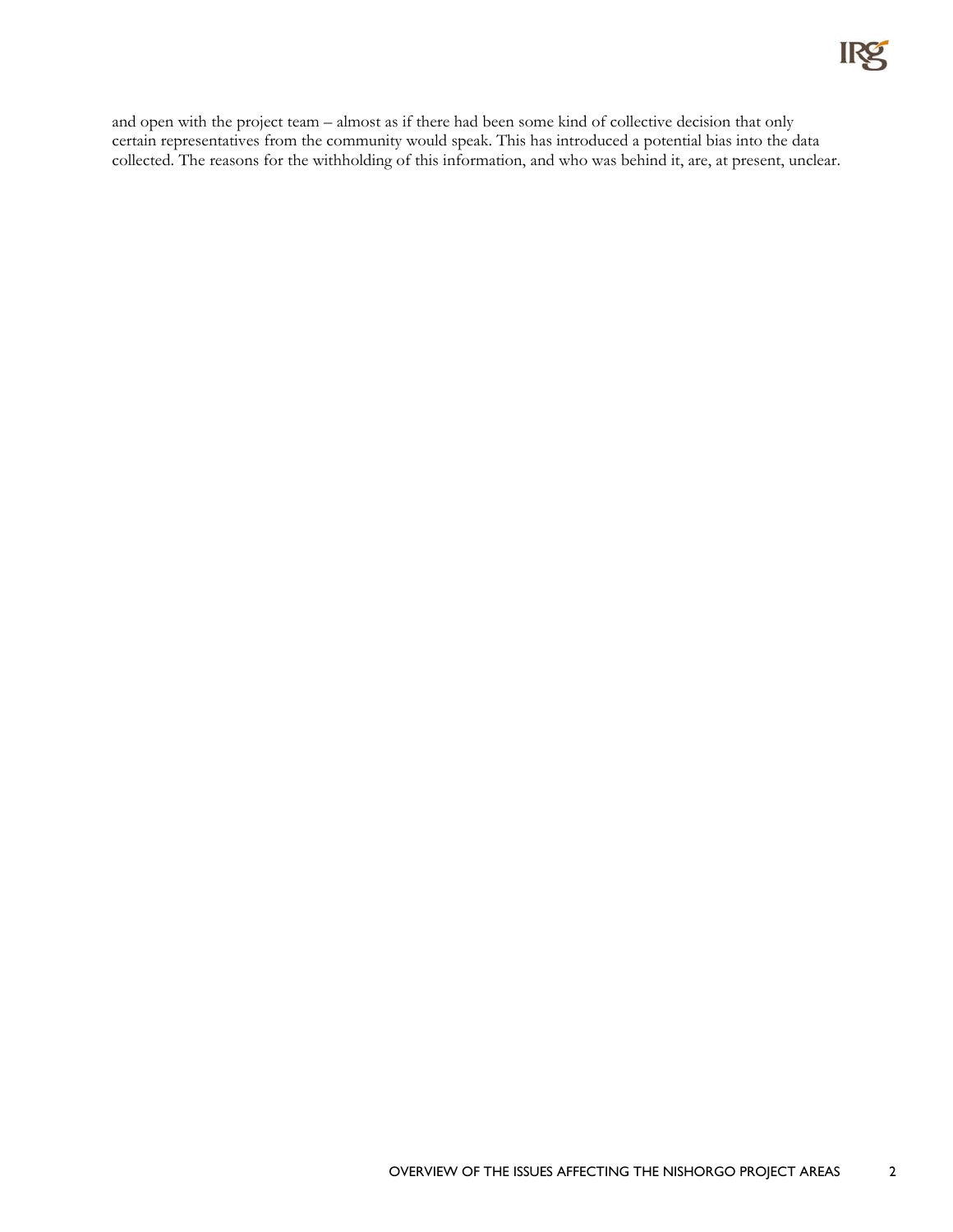### 2. CURRENT STATUS AND TRENDS IN FOREST PROTECTED AREAS

#### **2.1 THE EXTENT OF DECLINE OF FOREST COVERAGE AND QUALITY**

All of the forests studied showed a trend of decreasing tree coverage, forest thickness and loss of wildlife compared to pre-liberation times. However, the forests of Teknaf and Chunati are more seriously degraded than the northern sites, areas of which are still in relatively good condition. It is estimated that some areas of Teknaf (Hnilla and Moddah Hnilla Beats in particular), and Chunati have almost no forest left other than at the side of roads and in small patches.

Lawachara is estimated to have lost approximately 20% of its forest cover completely, with another 30% of the area considerably thinned through logging and fuelwood collection. However, Rema-Kalenga WS and the proposed protected area of Satchuri still have an estimated 80–90% forest coverage. The suggested reason is that these areas hold low quality timber species and have not been targeted by illegal timber fellers. However, the quality of the forest in these areas is impacted by considerable amounts of fuelwood collection, affecting small trees and undergrowth.<sup>1</sup>

Other factors which seems to explain why areas of good forest remain is the difficulty of access by loggers and encroachers (e.g. northern side of Rhykhong Beat, Teknaf, Rema-Kalenga), and in one case in Shamlapur Beat, Teknaf, the proactive protection of the forest by a local group of forest villagers (see box, p. 9).

All sites have reported the extinction of some large and medium size animals and a notable decrease in others.

#### **2.2 DIRECT CAUSES OF FOREST DEPLETION**

<u>.</u>

Across the forests of Bangladesh, it is almost impossible not to see or hear signs of human destruction stumps of timber trees cut at shoulder height indicative of illegal hand felling, bundles of fuelwood being carried on the shoulder of a women or young boy, and tracks and roads enabling easy access routes and transport of forest products. There are also areas which have long since lost any signs of natural forest padi fields, betel vines and even settlements (legal and illegal) are found on a walk through the 'forest'.

The southern sites of Chunati and Teknaf are being destroyed through encroachment and land grabbing where vast areas of forested land are cleared overnight by armed gangs, to be replaced by agriculture, betel vines, and occasionally villages. In these areas the high quality timber has long since been cleared leaving the land itself as the most valuable commodity for exploitation.

In the north, illegal logging is the greatest problem, through a process often highly organised, providing high quality teak and *Dipterocarpus turbinatus (*garjan) to the furniture show rooms of Srimongal, Sylhet and Dhaka.

The collection of fuelwood and non-timber forest products, including bamboo and sungrass, is widely practised by local communities living in and around these forests, for both household use and income generation. While the cutting of young saplings and undergrowth species for fuelwood has an important impact on tree regeneration and forest thickness, in many cases collectors claim to take from the stumps and branches left on the ground by the fellers. The overexploitation of mooli bamboo and cane, much sought

<sup>1</sup> Timber quality in the surrounding Reserve Forests of these two PAs, however, is considered to be of much higher quality and value than that which is left in the PAs themselves.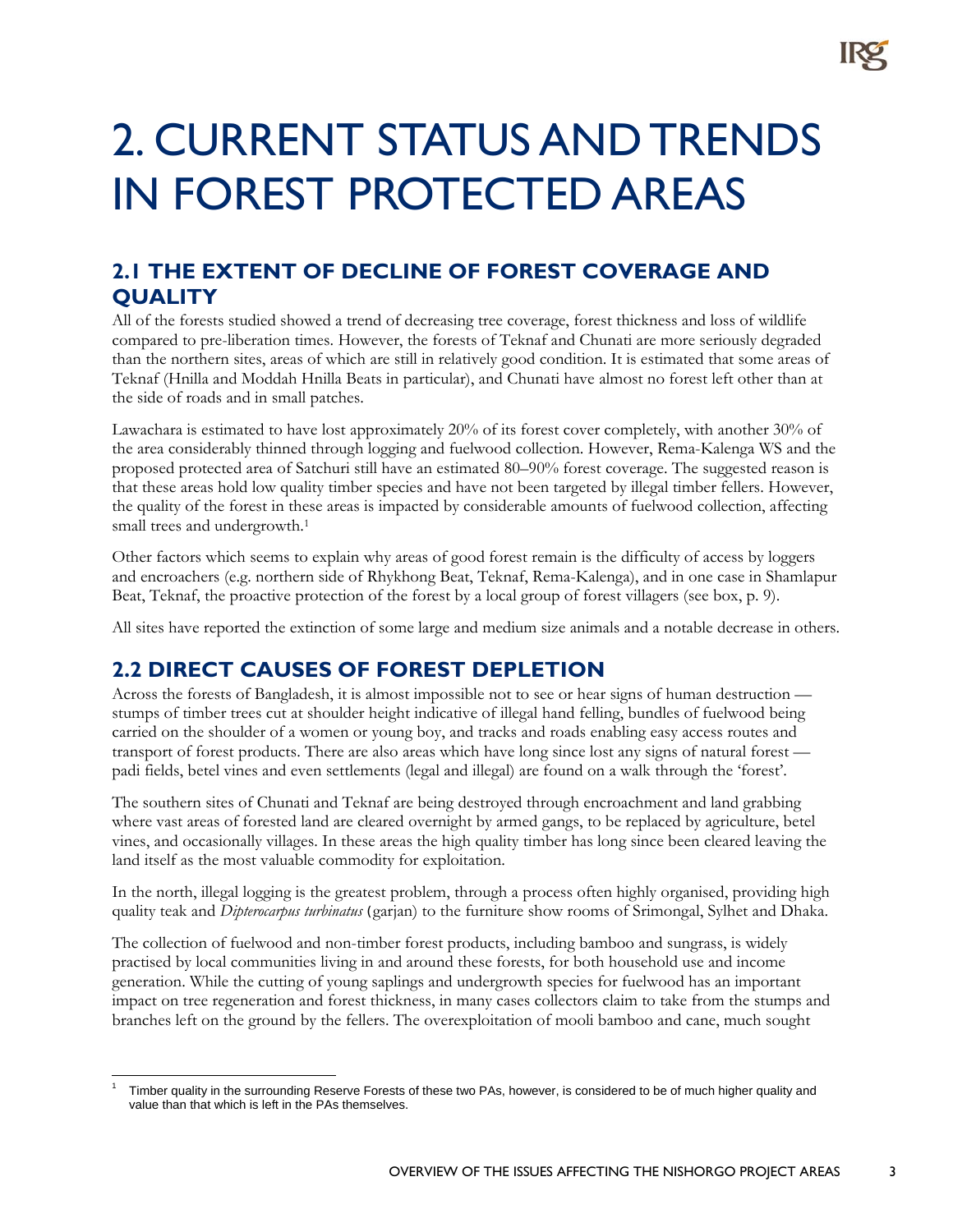after for building, fencing and mat-making can be directly linked to its almost complete disappearance in the southern sites, and decreasing abundance in the northern forests.

The hunting of wildlife was fairly widespread in the past, and is likely to have caused the decline of animals such as deer species, wild cow, and forest birds. However, habitat destruction and disturbance, plantation of exotic timber species and the fragmentation of undisturbed forest into isolated patches is also a major causal factor in the extinction and endangerment of mid-sized forest fauna such as the tiger, gibbon, meso bagh and wild dog. The extent of wildlife hunting today is very low.

The table below summarises the main causal factors of the decline of forest coverage and quality across the five project areas.

| <b>Issue</b>                                                     | <b>Teknaf</b>                                                                              | <b>Chunati</b>                                                                            | <b>Lawachara</b>                                                                            | Rema-Kalenga                                                                                | <b>Satchuri</b>                                                                              |
|------------------------------------------------------------------|--------------------------------------------------------------------------------------------|-------------------------------------------------------------------------------------------|---------------------------------------------------------------------------------------------|---------------------------------------------------------------------------------------------|----------------------------------------------------------------------------------------------|
| Land<br>encroachment                                             | Now biggest<br>problem                                                                     | Now biggest<br>problem                                                                    | Limited                                                                                     | <b>No</b>                                                                                   | <b>No</b>                                                                                    |
| <b>Fuelwood</b><br>collection for<br><b>HH</b> use               | Widespread                                                                                 | Widespread                                                                                | Widespread                                                                                  | Widespread                                                                                  | Widespread                                                                                   |
| <b>Fuelwood</b><br>collection for<br>income<br>qeneration        | Particularly when<br>low employment,<br>but often all year<br>round by women /<br>children | Particularly when<br>low employment,<br>but often all year<br>round by women/<br>children | Particularly<br>when low<br>employment,<br>but often all<br>year round by<br>women/children | Particularly<br>when low<br>employment,<br>but often all<br>year round by<br>women/children | Particularly<br>when low<br>employment,<br>but often all<br>year round by<br>women/ children |
| <b>Illegal timber</b><br>extraction for<br>commercial<br>sale    | Less now, but<br>was a major<br>factor in forest<br>decline                                | Less now, but<br>was a major factor<br>in forest decline                                  | Now biggest<br>problem                                                                      | Now biggest<br>problem                                                                      | Now biggest<br>problem                                                                       |
| Bamboo / cane<br>collection                                      | Stocks mainly<br>gone                                                                      | Only limited<br>stocks left                                                               | $Yes - FD$<br>plantations                                                                   | $Yes - FD$<br>plantations                                                                   | $Yes - FD$<br>plantations?                                                                   |
| <b>Grazing of</b><br><b>Domesticated</b><br><b>Animals</b>       | <b>Affects</b><br>regeneration of<br>trees and<br>bamboo                                   | <b>Affects</b><br>regeneration of<br>trees and bamboo                                     | Uncertain of<br>extent affects<br>regeneration of<br>trees and<br>bamboo                    | Uncertain of<br>extent  affects<br>regeneration of<br>trees and<br>bamboo                   | Uncertain of<br>extent  affects<br>regeneration of<br>trees and<br>bamboo                    |
| <b>Wildlife Hunting</b>                                          | Not any more                                                                               | Very limited                                                                              | <b>No</b>                                                                                   | <b>No</b>                                                                                   | <b>No</b>                                                                                    |
| <b>Betel leaf</b><br>cultivation                                 | Through land<br>encroachment<br>uses bamboo and<br>sticks from forest                      | Through land<br>encroachment,<br>uses bamboo and<br>sticks from forest                    | Land allocated<br>by FD                                                                     | <b>No</b>                                                                                   | <b>No</b>                                                                                    |
| <b>Collection of</b><br>other products<br>- honey,<br>vegetables | Minimal impact                                                                             | Minimal impact                                                                            | Minimal impact                                                                              | Minimal impact                                                                              | Minimal impact                                                                               |

The following sections will provide more detail on these activities, identifying the processes and key stakeholders in the extraction of forest resources and encroachment of land based on the findings of the RRA and PRA research.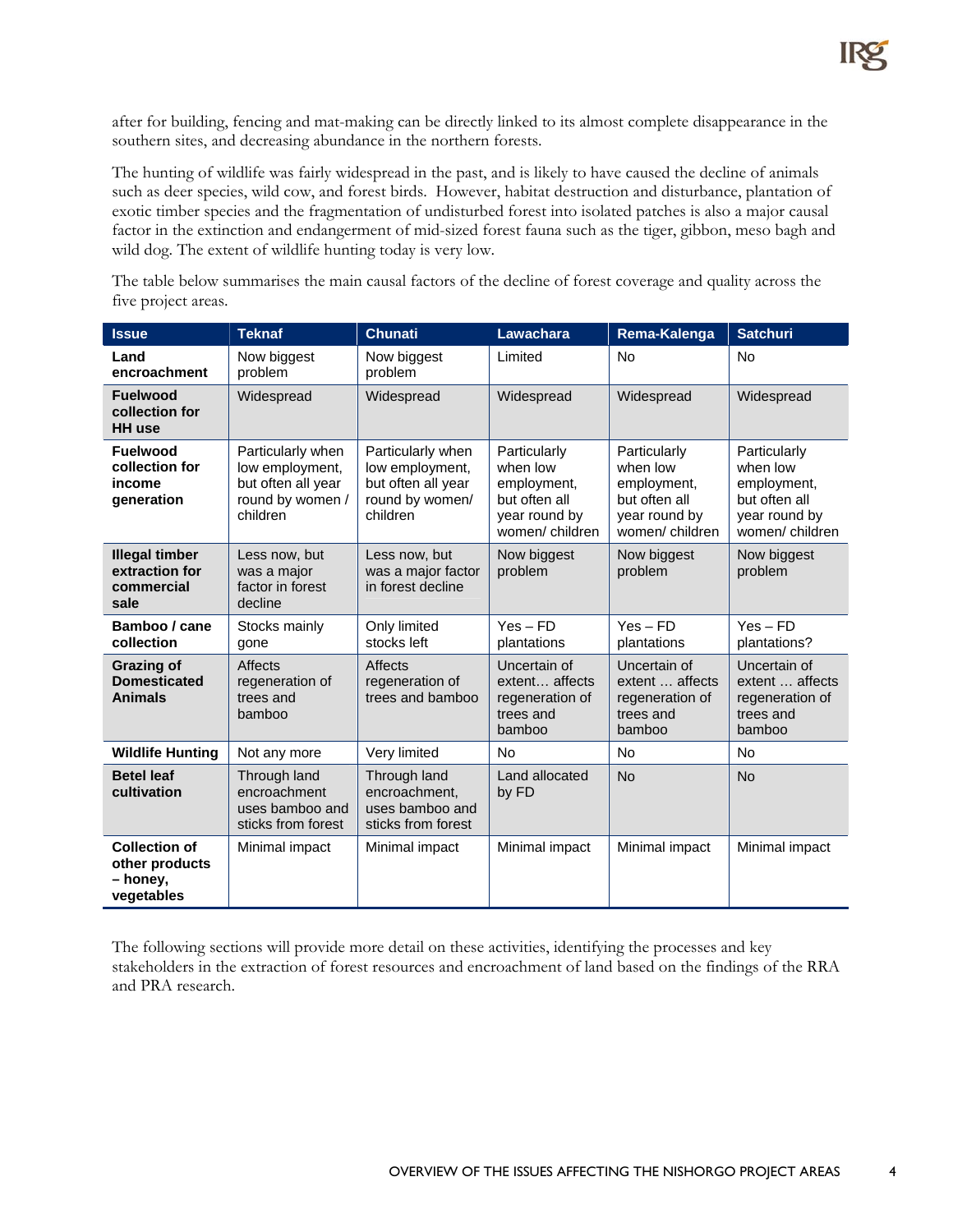### 3. COLLECTION OF FOREST RESOURCES

While it is the poor and extreme (landless) poor who can be found in the forests collecting firewood and bamboo or felling trees, frequently these people are simply the labouring workforce of a highly organised group of businessmen who profit from the destruction of the forests.

Rates of extraction of forest resources have decreased in Teknaf and Chunati since the 1990s because valuable timber trees, bamboo and cane have become increasingly scarce. For example, villagers from Villagerpara, Aziznagar beat, Chunati explained how they now have to buy previously collected resources such as bamboo, because it is no longer available, and they have recently started homestead tree plantations to provide their own wood. However, while such resources are available, and there is no apparent risk of collecting, such activities are likely to continue until supplies runs out. In the northern sites, widespread exploitation of forest resources is at its highest rate yet, particularly timber felling and fuelwood collection.

#### **3.1 FUELWOOD COLLECTION**

Local communities living in and around the protected areas are almost all completely dependent on the forests for household fuel supplies. In addition, many villagers collect fuelwood to sell in nearby markets as a means of increasing their income. This activity occurs all year round, usually by women and children, however, rates tend to be highest during the months of January to April (Poush to Chaitre), when seasonal unemployment is highest, access to the forest is greatest, and men will collect fuelwood as a means of secondary income. The source of the wood includes dead wood on the ground, remains of timber stumps, small trees and branches from living trees, particularly those with high flammability such as garjan. Often small trees are cut and left on the forest floor to dry and then removed, or stored within the villages until ready for use. It has been recorded that the extreme poor may use bark or twigs for their own consumption, collecting the higher quality wood to sell. The wood is taken to the local market where it is bought for use in

local households, teastalls, hotels and restaurants, and brickfields, and sometimes bought by a wholesaler for transportation for sale in other areas.

Fuelwood collection is a reliable source of income, bringing in between 30 and 50 Tk a day (depending on the quality of the wood), and a low risk activity, with villagers from all five project sites experiencing no conflict with Forest Department staff over collection, other than a small daily fee of anywhere between 3 and 10 Tk a day.

However, there is also evidence of gangs of day labourers being employed by local businessmen or directly by local brickfield owners to collect fuelwood for use in the brickfields. Indeed, in Whykhong range, Teknaf, during the months of December to June, it is estimated that

The research team met a boy of 11 years old from Villagerpara – a Forest Village situated within Chunati Wildlife Sanctuary. Every morning he accompanies his father into the sanctuary. While his father tends to his crops, he will collect firewood from the surrounding forest, returning to the village, with a shoulder load (or tara) of wood, which he will be able to sell in

80% of the fuelwood collected in the Game Reserve is collected for this purpose. The three brickfields situated within Chunati Wildlife Sanctuary, have recently started collecting fuelwood from other nearby forest areas (e.g. Chokaria, and Bandarban) due to the dwindling supplies available locally.

#### **3.2 ILLEGAL TIMBER FELLING**

Probably the most damaging impact on the remaining forested areas is the illegal felling of valuable timber trees such as garjan and teak. In the northern sites in particular, timber felling is widespread and occurring at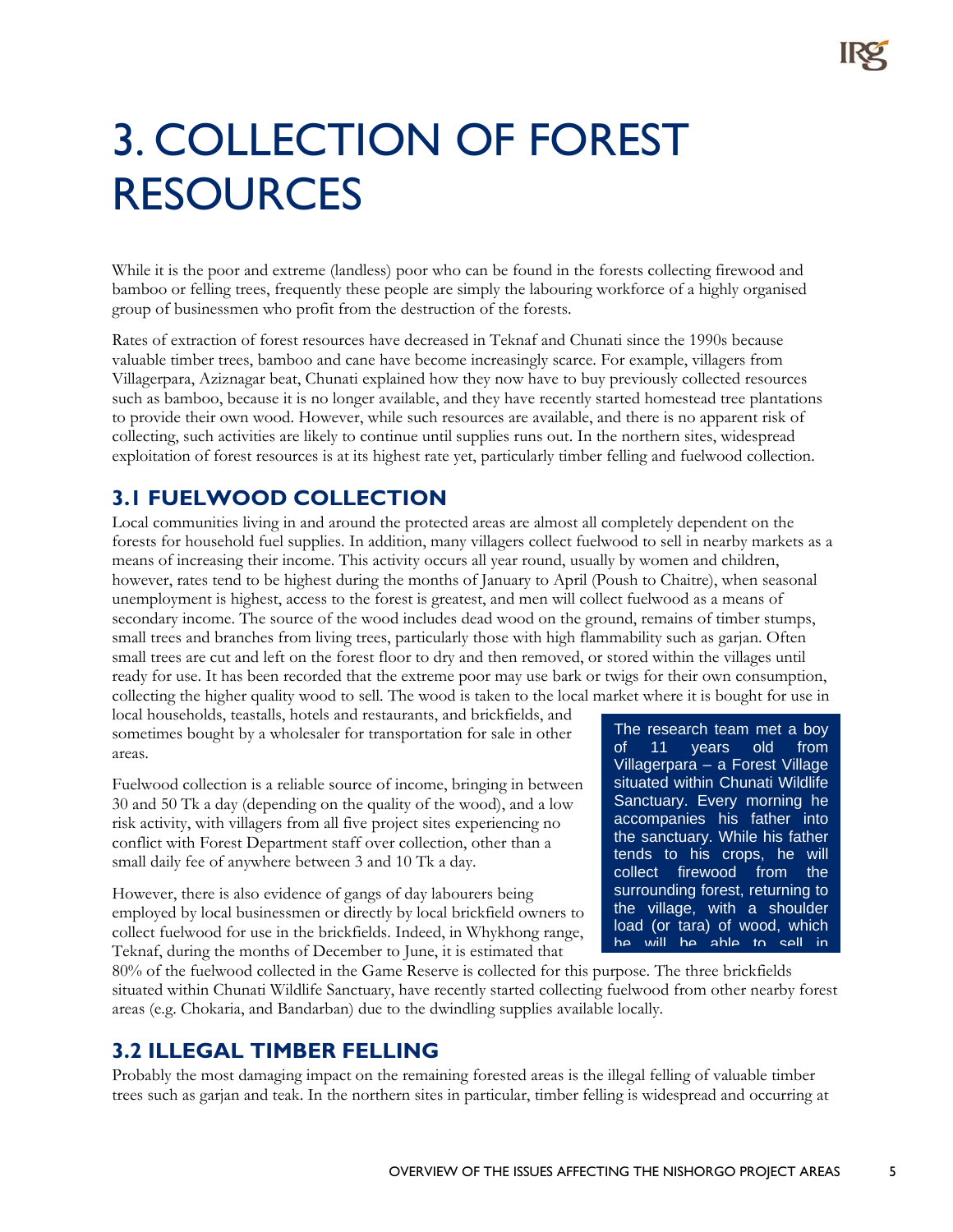increasingly unsustainable rates. One local newspaper — the Weekly Srimongal Cithi (18 June '04) included a report that during the six months of December 2003 to June 2004, 250 crore of timber was taken from Rema-Kalenga Reserve Forest area. While the motivation and objectivity of this news source is not clear, it is nevertheless true that logging in the region is fuelled by the huge profitability of timber, complicity of elite stakeholders, and the failure of the prosecution system to stop those ultimately responsible (see Section 5.1).

Unlike the mainly individual practice of fuelwood and bamboo collection, timber felling is often highly organised. The actual felling is carried out by gangs of anywhere between 5 and 50 people, usually from villages surrounding the forest (in Teknaf and Chunati these gangs are usually either forest villagers or Rohinga refugees). These gangs may be self-organised, but are sometimes hired by timber felling syndicates (consisting of two or three local illegal businessmen), or mohalders (who also have legal rights to collect timber from Reserve Forest areas through the FD's auctioning process).

The process of illegal timber felling appears to occur three ways:

- Groups of poor people from villages inside or around the forest, who collect timber without any prior negotiation with the Forest Department;
- Groups of poor people from villages inside or around the forest, with collect timber after prior negotiation with the Forest Department; and
- Groups of poor people employed by a middle man (a dishonest mohalder or businessman), after negotiation with the Forest Department.

In Rema Kalenga and Satchuri Reserve Forests (including the project areas), the process of illegal timber extraction tends to be closely associated with the legal auctioning of timber licenses to mohalders to cut areas of the surrounding reserve forests. It is alleged that Forest Department staff allow mohalders to go into the forests not only to measure the trees they are legally entitled to, but to assess other areas where they also will cut. The illegal timber can then be mixed with legally felled wood and directly transported to local markets, distant markets or furniture makers.

These people have well-developed connections with transporters, sawmills and the police and Forest Department staff, to ensure the easy extraction, transportation and marketing of the timber. This activity is hugely profitable, with one cubic foot selling for between 150 and 300 Tk in the market, and the day labourers receiving between 150 and 200 Tk/day.

The following flow diagram summarises our understanding of this process: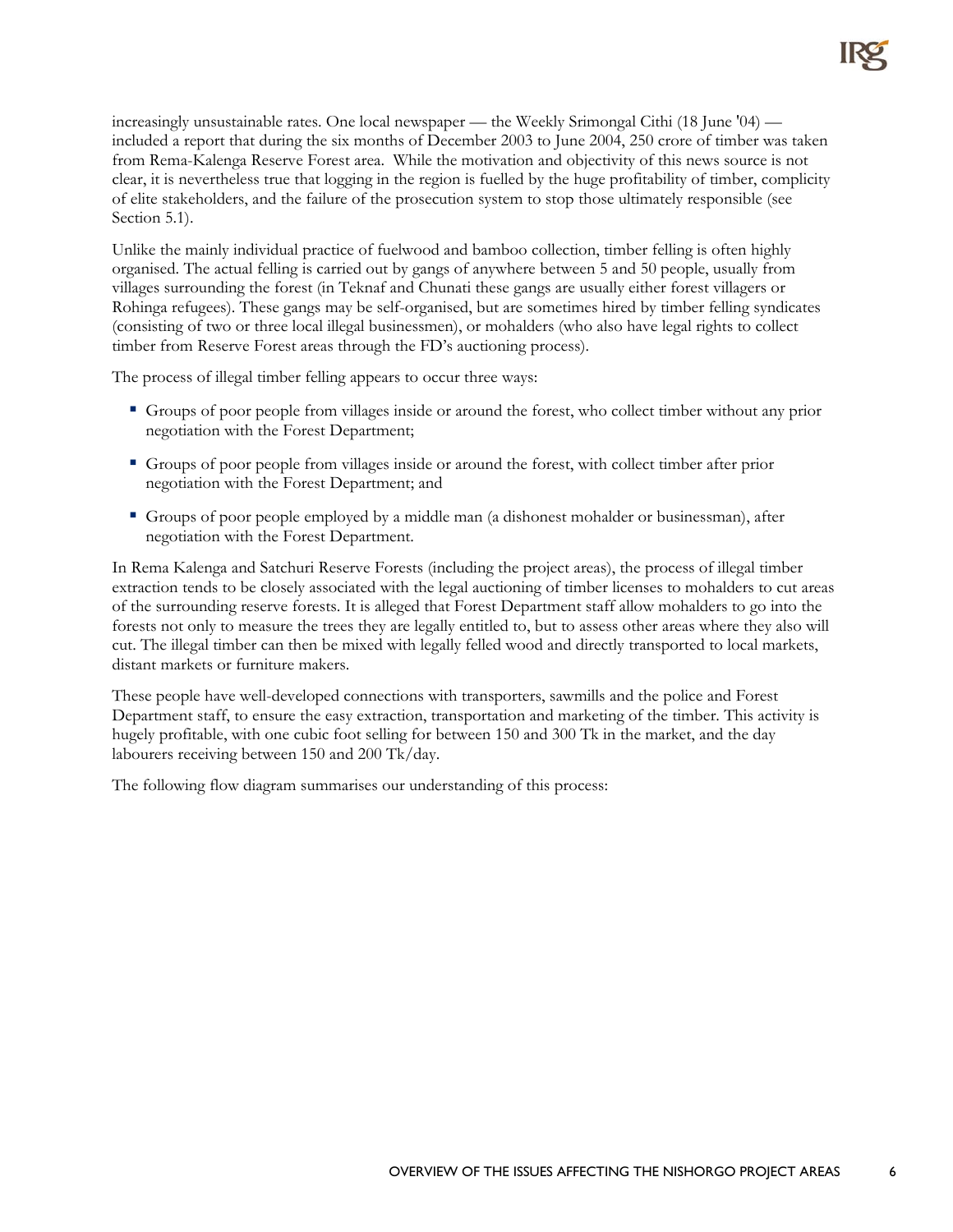

#### **Example Process of Illegal Timber Felling Organised by Local Businessmen / Mohalder in Rema-Kalenga & Satchuri Reserve Forest Areas**

Self-organised gangs who do not negotiate directly with the Forest Department (FD) to extract timber from the forest, are at risk of forest cases against them. This strategy of timber collection is high risk, but the financial rewards seem to outstrip the risks, with people returning to the forests again and again, often to pay off previous forest cases. In one village on the outskirts of Lawachara forest, it is estimated that up to 300 people gain some income from illegal tree felling, with one individual has 60 Forest Cases against him, 15 of which are still outstanding. Between 20 and 70 people from each of the other 11 villages surrounding the forest are also involved in the process. These people often take the timber directly to sawmills or mohalders, where it is mixed with legal timber or given an authentic timber mark, before it is transported.

It is claimed, that Forest Department staff often have some involvement in the illegal logging process, and individual staff benefit financially, through negotiating access to the forest for the loggers and from the forest checkposts. It is also alleged that Beat Officers sometimes pay large sums of cash to be posted in areas where they can benefit through such activities (i.e. the northern forests).

However, there is one case where members of a local community have mobilised to protect an area of forest holding high quality timber trees from outsider timber fellers. This case of the Bon Rokkha Committee is summarised below, and can be seen as a potential template for community protection of forest resources in the future.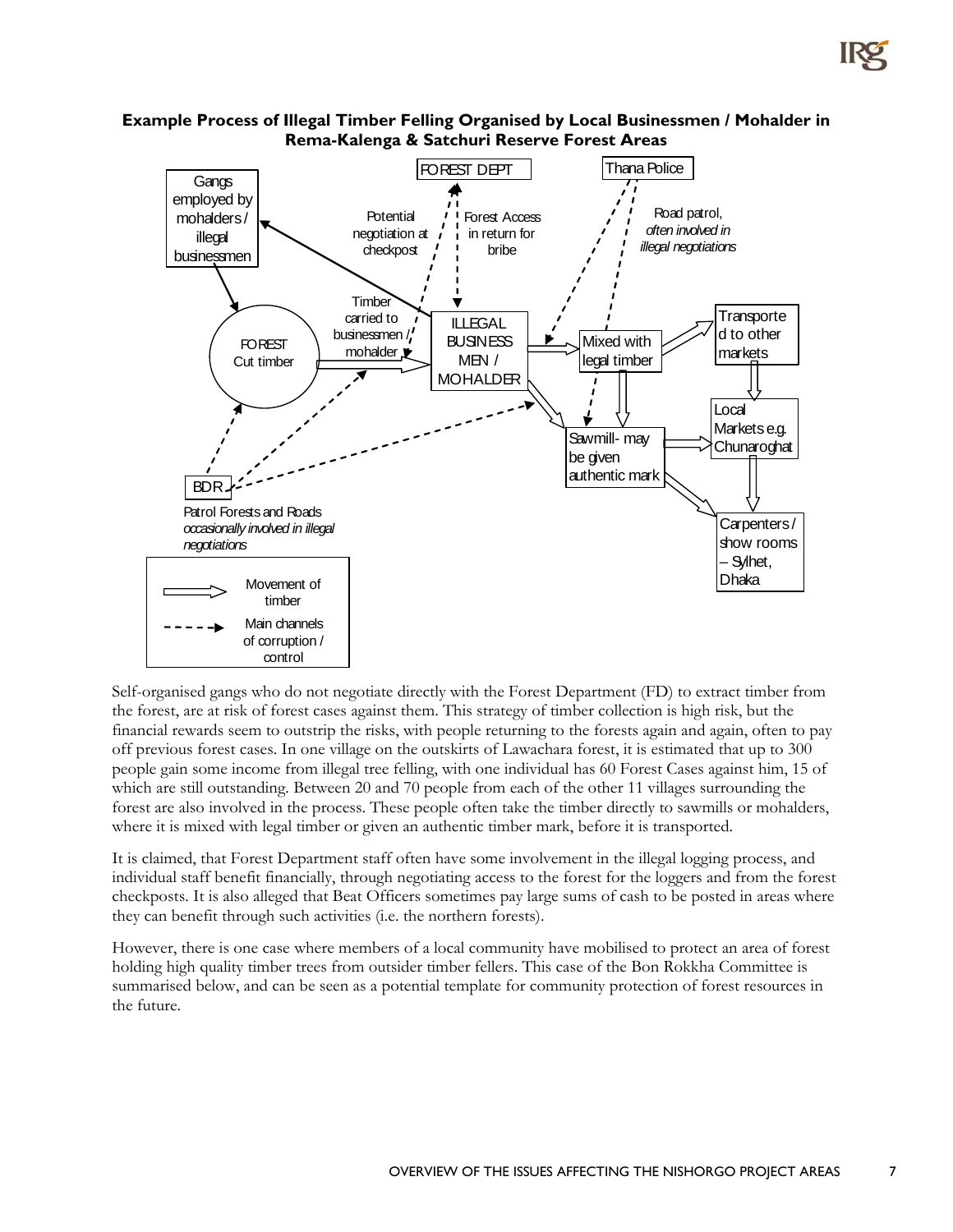### **3.3 BAMBOO COLLECTION**

Trend analysis indicates that bamboo supplies have been pretty much wiped out in the southern forests, due to over-exploitation over the past 15 years, the Forest Department's plantation practices, and grazing pressure by domesticated animals preventing regeneration.

However, in the northern forests, bamboo collection is still a major income source for some villagers, for household use and sale in the market. Bamboo has an important role in providing support and shade for betel vine and vegetable cultivation, fish traps, fencing, and for weaving into mats and roof structures. Unlike fuelwood, bamboo tends to be collected by both men and women, with one bundle of bamboo (depending on width and length) earning up to 200 Tk in the market. The Tipra communities around Lawachara and RK collect bamboo for mat making (selling each mat for 7 or 8 Tk to a mahajon who will get up to 30 Tk in the markets). However, the demand for bamboo outstrips its availability, raising concerns that in the future,

bamboo stocks in the northern forests will follow the same fate as those in the south.

While stocks of *mooli* bamboo are decreasing, the Forest Department has planted areas of *jai* and *tengra* bamboo in the Reserve Forests, which are auctioned by the Forest Department to mohalders. In one year, in Satchuri forest, despite almost no naturally occurring bamboo left, the Forest Department sells 7,000 – 10,000 pieces of planted bamboo*.*  The bamboo is then sold in the local markets of Teliapara or Chunaroghar where it is transported to areas such as Hobiganj, Comilla and Madhapur, and used for building, fencing, banners, or made into paper.

#### **3.4 OTHER FOREST PRODUCTS**

While some forest villagers do collect vegetables and honey from the forest, this does not appear to have a huge impact on the forest. Recent increases in homestead gardening following government awareness programmes, has meant that many villages grow their own vegetables.

One example of local communities mobilising to protect their forest comes from Teknaf where the Bon Rokkha Committee was set up by Forest Villagers in Shamlapur to protect the forest from outsiders illegally logging an area of the Game Reserve near their village. There are 20,000 gorjan trees found there, and because of the geographical position of the village (on the edge of the reserve, near the trees which are on the other side of a hilly area from other villages), these villagers would have to be complicit in any deforestation. Otherwise, it would be too difficult for people to extract the trees in one day (9 km from a local tree cutting syndicate). The committee is composed of the village headman and other

The hunting of wildlife was fairly widespread in the past, particularly in the Chunati forests, for sport and food. However, in these areas hunting is limited, mainly due to the decline of wildlife species in the forests. The impact of hunting and collection of wildlife on the biodiversity of the forests has not been determined.

#### **3.5 GRAZING OF DOMESTIC ANIMALS**

Grazing pressure is greatest in the southern forests, mainly because more people live in and around the forest areas. Grazing of cows, buffalo and goats reduces the natural regeneration of plant species, and is thought to have a particular impact on the regeneration of bamboo species. Grazing occurs particularly during the rainy season when there is no rice straw on which to feed the animals, and by people who have no land of their own.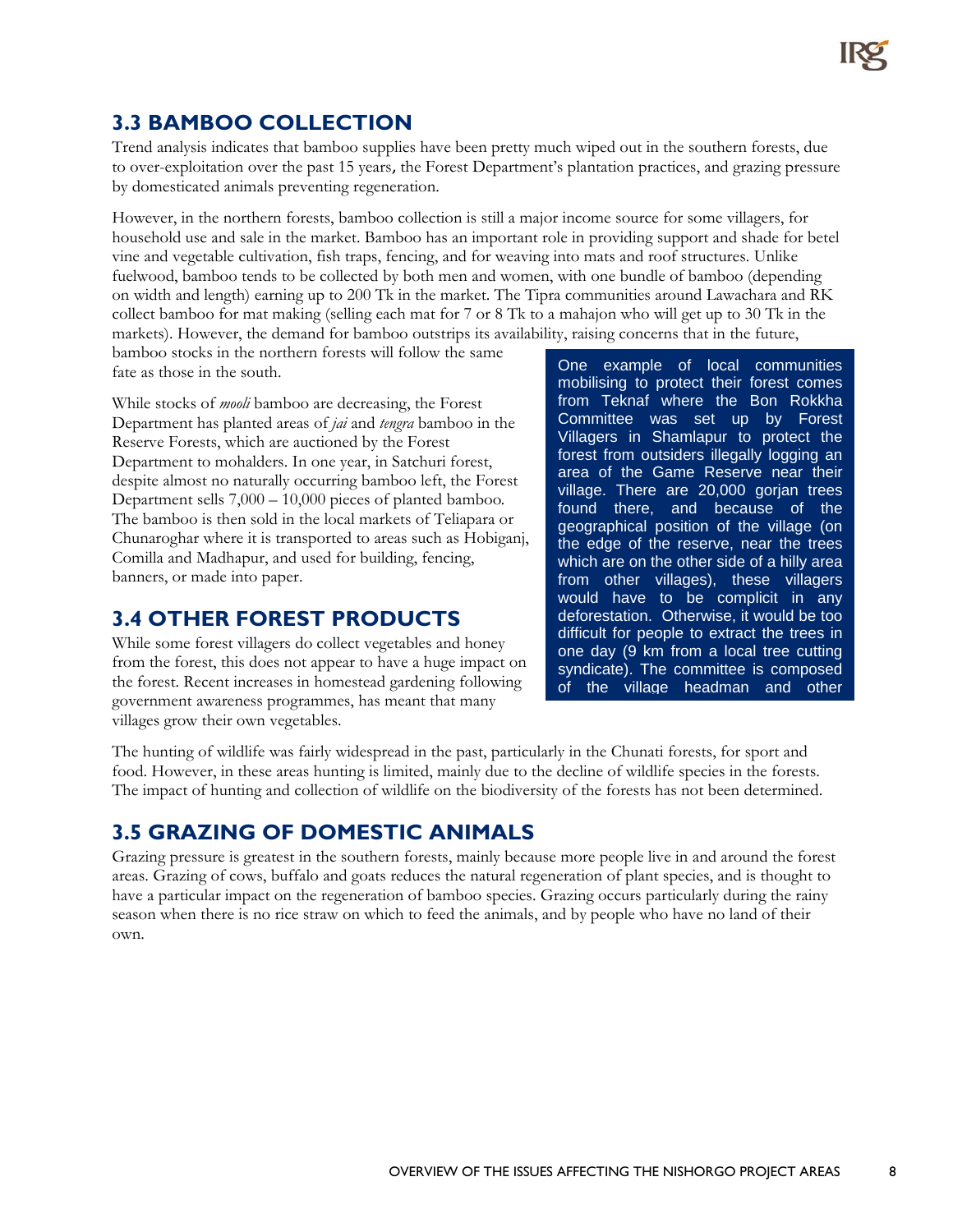### 4. FOREST CONVERSION THROUGH LAND ENCROACHMENT

Stopping the conversion of land from forestry to agriculture, settlements or scrub is probably the greatest existing challenge for the project in Teknaf and Chunati forests. The process of encroachment started even before the Liberation War, but at present the rate is extreme. Other than one incident in Lawachara National Park, where 500 acres have been encroached into the forest around Bagmara village, encroachment is not a problem in the northern forests. There are several apparent reasons for this. Firstly, and most importantly, the law and order situation at the southern sites is far more precarious than at the northern sites. In addition, the project areas are also surrounded by a greater area of reserve forest than the southern sites. In Rema-Kalenga, the Forest Department claim to be very aware of the encorachment problem, and always act quickly to stop any encroachment, whereas in the south, such a response is either not feasable or not attempted. While the Forest Department acknowledge the problem in the south, the information they hold is a huge underestimation of the extent of the problem (possibly up to 10 or 20 times lower than actual rates), and there is evidence that these encroachment figures are influenced by corruption amongst some members of the Forest Department staff.

There appear to be five main causes of forest encroachment in the southern forest areas:

- **Legal encroachment by Government**
- Elite led land grabbing and conversion to settlements, agriculture or aquaculture
- Settlements created by Rohinga refugees
- Encroachment by Forest Villagers as population increases
- Betel Leaf Cultivation

#### **4.1 LEGAL ENCROACHMENT BY GOVERNMENT**

Teknaf Game Reserve and Chunati Wildlife Sanctuary both include areas where the Government has taken land out of the control of the Forest Department and handed it over to the Ministry of Land for other use.

Examples include two UNHCR refugee camps housing 20,000 Rohinga refugees, a tourist hotel, and a BDR company Headquarters within Teknaf, and a Government-sponsored village for up to 100 landless families (Guchagram) in Chunati. However, some of these papers may be forged by the District Administrator for fishery development, and for brickfields within Forest Department land.

#### **4.2 LAND GRABBING BY ELITES**

The process of land grabbing is organised by highly influential local

elites, and at present the Forest Department is unable to act to prevent its occurrence. This is particularly an issue around Chunati, where the activity is seen as a sign of the power of the individual responsible and is indicative of a lack of respect for Forest Laws and the Forest Department. Indeed, this lack of respect has t de la contrata dels dels de la contrata de la contrata de la contrata de la contrata de la contrata de la co<br>La contrata de la contrata de la contrata de la contrata de la contrata de la contrata de la contrata de la co

One forest village in Teknaf invited four Rohinga families to construct homes on the four corners of land they had encroached around their village. In this way the villagers were provided free protection of their land, and hoped to avoid prosecution due to a more sympathetic eviction policy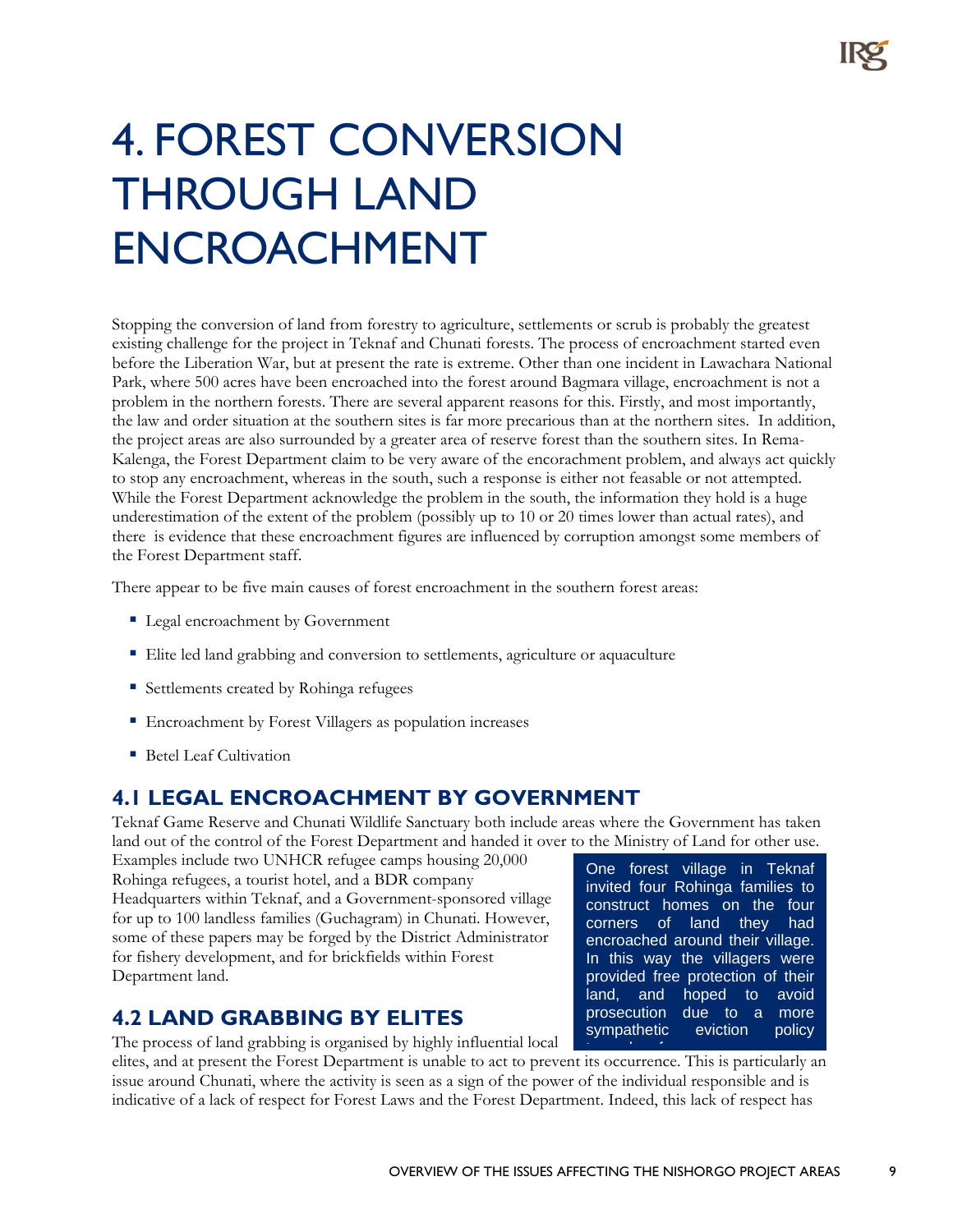been taken to an extreme in the grabbing of land immediately in front of the Whykhong Range Office in Teknaf, by a well-known local elite. There is also an example of land in Teknaf Game Reserve being converted to an unregistered refugee camp.

The stages of the land grabbing process are summarised below:

- 1. Land to be encroached is identified.
- 2. Intelligence gained about Forest Department patrolling and other activities (often from Forest Villagers).
- 3. Intimidation or negotiation with Forest Officers to ensure they do not interfere with the clearance.
- 4. Hiring an armed gang of labourers (often Forest Villagers, or Rohingas in Teknaf) to go into the forest area at night.
- 5. Land clearance removal of valuable timber to be sold by the organisers (if there is any forest there), followed by the burning of scrub.
- 6. Land conversion hundreds of landless people move in, converted to betel vine cultivation or used for aquaculture.

The individuals behind this activity are powerful — more powerful than the Forest Department — with connections to people in politics and government, making the likelihood of a successful Forest Case against them low.

#### **4.3 SETTLEMENT OF ROHINGA REFUGEES**

One huge problem particular to Teknaf is the settlement of Rohinga refugees from Myanmar within the Game Reserve boundaries. It is estimated that there are more than 100,000 refugees living in Teknaf outside the official refugee camps. The political sensitivity of the refugee issue and frequent links to local elites makes eviction very difficult for the Forest Department. The example given below indicates how people may provide refuge for Rohingas through encroachment of their village, while using them to protect the additional land.

#### **4.4 ENCROACHMENT AROUND FOREST VILLAGES**

Forest Villages were set up the mid-1920s, by the Forest Department who leased small areas of land (2 acres)

to a certain number of households within the Reserve Forest area. In return, the villagers are expected to help the Forest Department (FD) on the plantations and undertake other duties, such as regular patrolling. The PRA research has indicated that these villages are playing an important role in the destruction and potentially the protection of the forests.

Under the Forest Village agreement, families have only a limited land area per household. So, as the population increases, their demand for land increases. While there is minimal encroachment around Forest Villages in the northern forests, many villages inside Teknaf and Chunati have slowly expanded into the surrounding forest area. It was suggested that some of these encroachers in the southern forests pay a sum of money to the local Forest Department Beat Officer to avoid a forest case being written against them. At the same time, there is evidence of encroachers actually inviting

A former ACF near Chunati told this story. In the 1980's, he was requested by the then CCF to report the names of all encroachers in then newly-created Chunati Sanctuary. The ACF wondered how he would get these names for submission to his CCF. Upon asking one of his Beat Officers, the Officer told him: 'Boss, it is very easy to get the names. Do you see the people in line in front of my office.? They are all asking me to write forest offences against them for encroaching in the Sanctuary.' Those local citizens were smart enough to realize that such an formal offinse filed by the FD would -- in the future -- constitute grounds for a land claim. They were in effect gambling that any penalties from being reported as an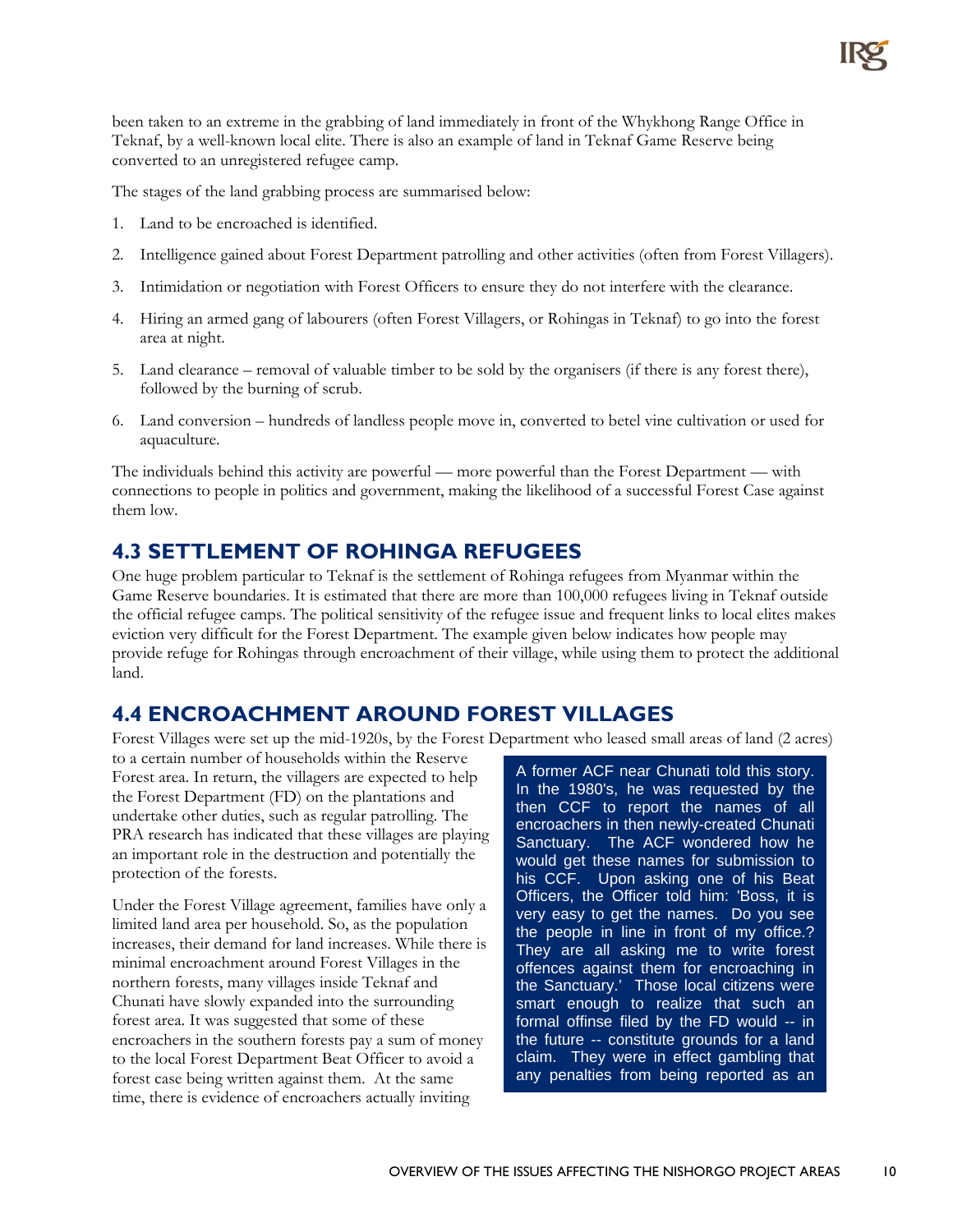

the FD staff to bring a case against them, as such cases can provide proof in the future that an individual has a valid claim to the land (see box above).

#### **4.5 SHORT-TERM AGREEMENTS WITH THE FOREST DEPARTMENT FOR BETEL LEAF CULTIVATION**

In Teknaf and Chunati it is alleged that the Forest Department staff make illegal agreements to lease out land on short-term agreements to local people for betel leaf anywhere between 6 months and 4 years and then return the land to the Forest Department. Growers have to pay 100–500 Tk to the FD depending on area of land used. All types of people undertake this activity — from poor to the rich, cultivating different areas of land depending on their wealth. It is estimated that 95% of betel vine cultivation in the Chunati area occurs within the Wildlife Sanctuary Area.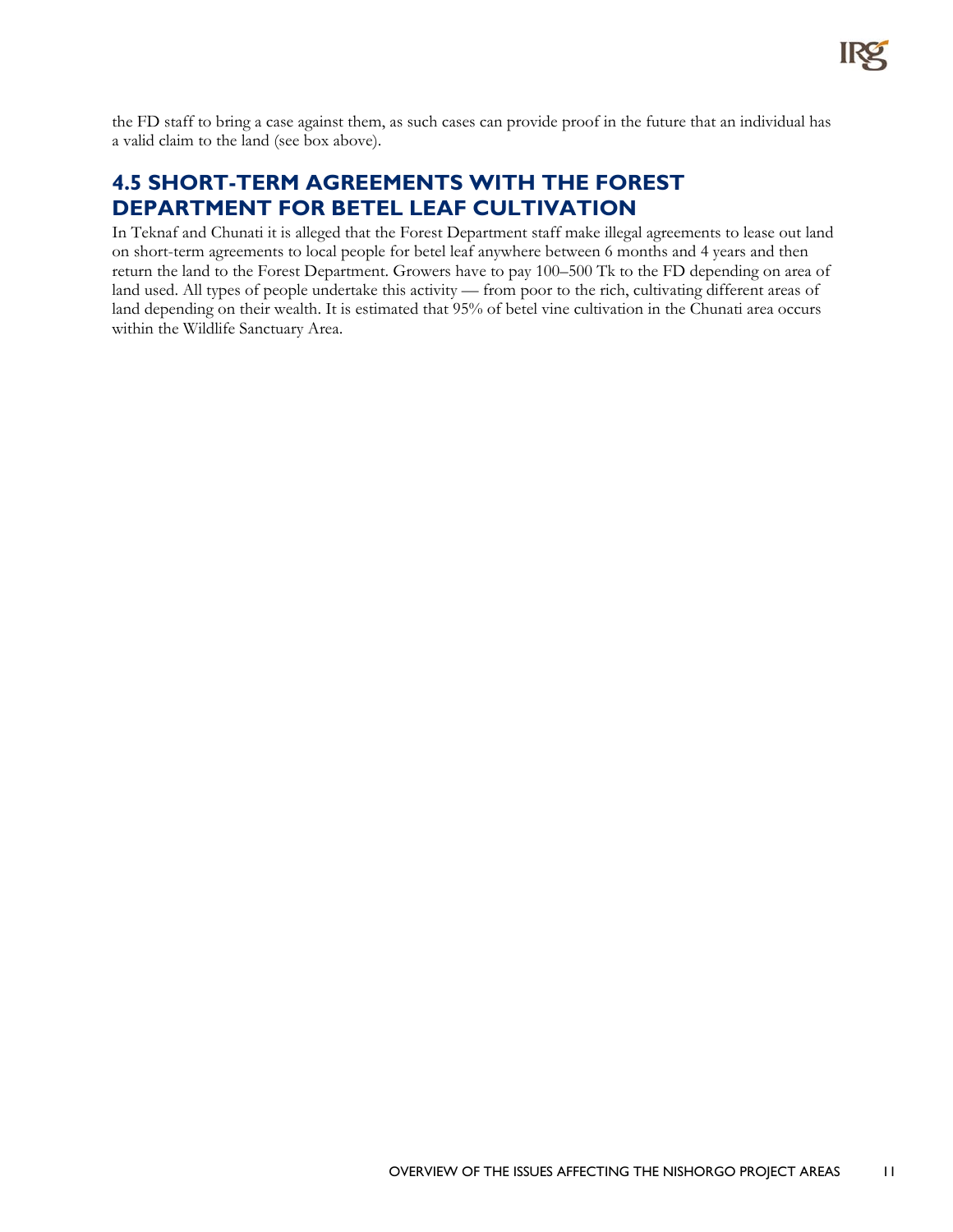### 5. UNDERLYING SOCIAL AND POLITICAL CAUSES OF FOREST DECLINE

Despite obvious differences in the direct causes of forest degradation between the northern tropical forests of Lawachara, Rema-Kalenga and Satchuri, and the southern coastal forests of Teknaf and Chunati, underlying these practices is a system of destruction with its basis in unequal power relations and corruption, where the Forest Department is unable and/or unwilling to control the illegal actions of stakeholders. Broadly speaking, the social actors involved can be grouped into three types:

- The powerful and well-connected elites or businessmen more powerful than the Forest Department,
- The poor and extreme poor living inside or surrounding the forest reliant on the forest for their household needs and income, often as illegal timber fellers or fuelwood collecting gangs,
- Forest Department staff with limited resources or motivation to enforce Forest Laws.

The situation is also underpinned by the problem that the attitudes of stakeholders towards these protected areas seems to be one of a resource to be exploited, rather than something to be protected for the long term and for its intrinsic worth (as represented by the Wildlife and Conservation legislation underpinning the National Park, Wildlife Sanctuary and Game Reserve designations). At present, powerful stakeholders are able to exploit the public resource of the nation's forests for their own private gain. The construction of the forests as a resource is also reflected in the ethics of the Forest Department staff, who have traditionally managed the forests for the provision of high quality timber. The culture change to a system of biodiversity protection under the Wildlife Division is occurring slowly within the FD.

However, firstly, and most obviously is the failure of the existing legal mechanisms for the protection of the forests, and this will be discussed first with examples from the PRA findings.

#### **5.1 FAILURE OF EXISTING MECHANISMS FOR FOREST PROTECTION**

The Forest Department has legal powers to write forest cases against those found illegally removing resources from the forests. However, it is apparent that this system is not functioning well, with cases frequently not making it to court, or being delayed or dropped as a result of interference and pressure by local elites. Forest Department staff claim that some of the practicalities of the prosecution process makes it difficult for them to prosecute — notably the costs of the court process (including the costs of travelling to court, which is not provided for the Forest Department staff). As a consequence, the Forest Department staff tend to make a pragmatic assessment based on their likelihood of winning the court case, before going ahead with a case.

Unsurprisingly then, the majority of forest cases are made against poor people rather than elites. As a result, the underlying cause of the problem is not really solved, and indeed, there are indications that the prosecution of the poor perpetuates their reliance on the exploitation of forest resources. One village around Lawachara National Park, Bagmara, has around 500 forest cases against its inhabitants, with one particular individual having more than 60 cases, 15 of which are outstanding. These people have no other means of paying the fines other than to return to the forest to collect more timber. The prosecution of poor timber fellers has been identified as one of the key driving factors underlying forest destruction in the northern sites. Despite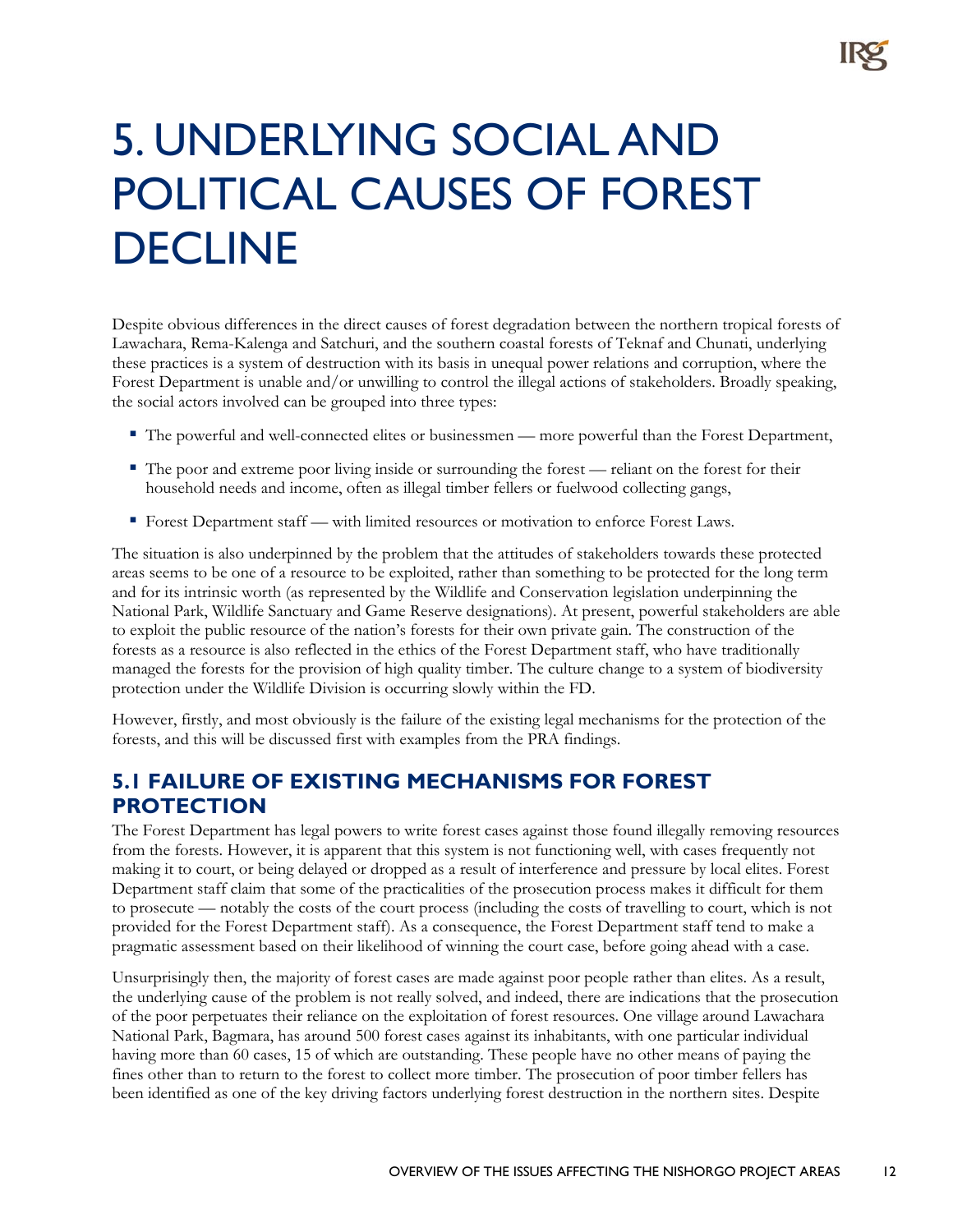this, some people think that the fines are not an adequate disincentive, because the financial benefits from taking timber still outweigh the resulting fine.

Underlying the failure of Forest Department staff to stop those people driving the exploitation of forest resources is the risk of intimidation and personal harm. Most of the gangs who operate in the forest are armed. Therefore, there is a risk of conflict and gunfire. A Beat Officer was killed in Teknaf in early 2004. It is not uncommon for Forest Officers to put in forest cases against individuals only when they change jobs and have moved away from the locality, because they are scared of personal attack. The failure of the protection system is also occurring at an earlier stage in the process — checkposts along major transport routes into and out of the forest do not always function well, and forest patrolling is often minimal, if at all. For example, the patrol post at Karontoli, Teknaf, was found to be operated by two staff, with no vehicle for patrol, and staff who were physically unfit to move around the forest.

Another problem is a lack of coordination and transfers of information both between Forest Department staff and between the FD other Government institutions. The Beat Officer from Chunati Beat claimed insufficient records of encroachment activities had been left by his predecessor for him to initiate a prosecution process. Forest Department staff also cannot rely on support from other Government agencies such as Ministry of Land, Police, BDR, etc. In fact, often these interests operate against forest protection because individual officers can personally benefit from illegal extraction processes. An example of this comes from Hnilla beat in Teknaf, where the Forest Department is unable to evict illegal sawmills from inside the Game Reserve because police are not cooperating, despite a legal obligation for them to support the Forest Department.

The Bangladesh Rifles (BDR) do support the work of the Forest Department in some cases. They have a role patrolling the forests and major transportation routes near the Indian / Myanmar border (i.e. Teknaf, Rema-Kalenga, Satchuri). There are examples from both the northern and southern sites of the BDR both helping (by patrolling with the Forest Guards) and hindering (accepting bribes) forest protection. Their role is seemingly dependent on the attitude of the particular camp commander and relationships with the Forest Department.

Another system that is no longer functioning in the southern forests is the role of Forest Villagers as patrollers and protectors of the forest, despite it being part of the reciprocal agreement for the land's lease. There is some uncertainty as to why this relationship has broken down in these areas, with Forest Villagers in Teknaf arguing that the Forest Department no longer asked for their help, and the Forest Department claiming the Forest Villagers demanded food for each individual involved every time they patrolled (a cost beyond the capability of the FD). One likely reason that the Forest Villagers no longer actively participate is that the FD now has little leverage in asking them to do so. The FD no longer has the *de facto* authority to cancel their status as 'Forest Villagers', and the Villagers in some cases exploit this to engage freely in illicit activities. Also likely to be a factor in the breakdown of this system is that the Forest Department staff are aware that the information held by Forest Villagers about the timings and location of patrols is valuable to those interested in illegal timber felling or encroachment, and that Forest Villagers are frequently complicit in these activities and may negotiate directly with Forest Department staff to do this.

#### **5.2 POVERTY, UNEMPLOYMENT AND THE EXTRACTION OF FOREST PRODUCTS BY LOCAL COMMUNITIES**

Forest Villagers and the extreme (landless) poor (a higher proportion of which appear to be from local ethnic minorities) are particularly dependent on forest resources for their livelihood — 'we have no land, no opportunities for work, we are dependent on the forest.'

Forest Villagers in particular, are often very isolated, with limited access to schools or healthcare facilities or alternative income opportunities. This difficulty of access is particularly noticeable in Rema-Kalenga, which due to its unsealed access roads is difficult to reach by vehicle during the rainy season, with Debrabari (right on the Indian border), almost impossible. Literacy rates are low and opportunities for employment limited.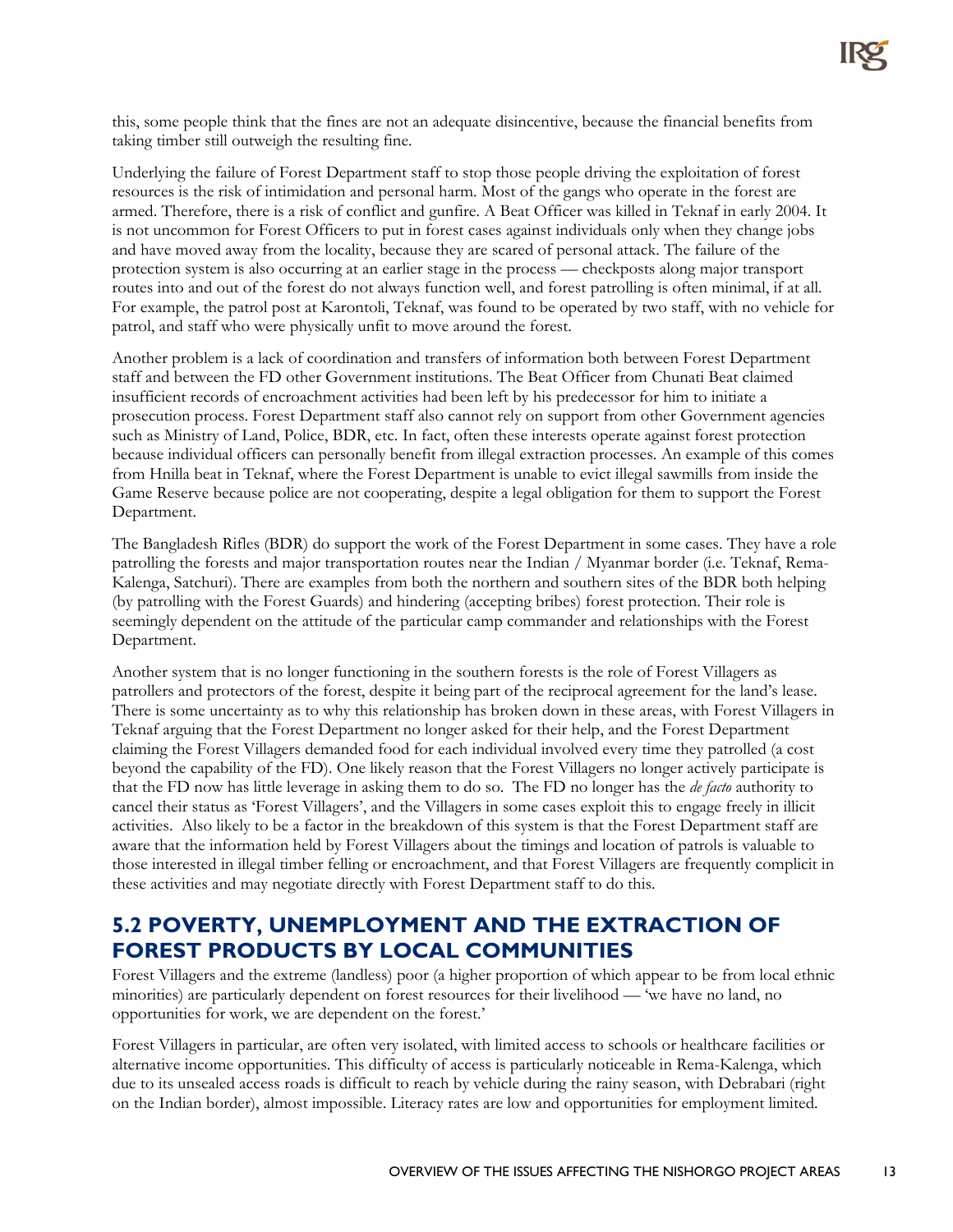These people are reliant on the forest for their household needs (such as fuelwood, bamboo and in some cases vegetables and meat). In the Forest Villages of the northern forests, the local communities claim not to collect from the forest for income purposes and have no conflict with the Forest Department. However, in the southern areas many Forest Villagers are also dependent on the forest for their income. These people, and poor people from villages surrounding the forests across all of the project sites, have an impact on the forest area through encroachment as their population increases (southern sites), collection of fuelwood and bamboo for household use and selling, fuelwood collection and timber felling (either self-organised or employed as labourers by others), and use of the forest land to graze their cows and goats. Use of the forest increases during periods of seasonal unemployment, where men, as well as women and children will rely on the forest for their income.

These people are often vulnerable and can easily be exploited for use as day labourers to undertake illegal resource extraction from the forests, despite the huge risks it entails from Forest Cases. Villagers from Guchagram in Chunati Wildlife Sanctuary had to leave their homes and families after receiving a Forest Case

which they would be unable to pay. It is thought that with the option of alternative income opportunities with fewer risks, many of these villagers would stop their involvement in these illegal activities. However, there is evidence of some villagers effectively being given no choice about their participation in these gangs — men from Arutala and Atikpur around Rema-Kalenga, are paid 200 Tk/day as day labourers for illegal felling of the Reserve Forest, but if they do not show up they must pay the businessman organising the felling 100 Tk.

However, local communities are not always powerless. Examples have been found of cases where local communities have mobilised to protect forested area — the Bon Rokkha Committee discussed in the previous section on timber felling — but also against the Forest Department, as shown in the following case example, also from Teknaf; and against the Wildlife Sanctuary, by the leafleting

An event in 1983 led to spiralling deforestation by villagers in Hnilla Beat, Teknaf. Forest Department staff arrested some individuals for tree felling, but the villagers mobilised, surrounded the foresters and attacked them, claiming they had been given permission to cut and the Forest Department had breached its agreement. The solution offered by the local Union Parishad chairman was that the community should be allowed free access for a onemonth period. However, after this

campaign started in Chunati in March 2004 (although this was led by local elites).

The use of Rohinga refugees is a particular problem in Teknaf Game Reserve. The number of refugees being held in official and unofficial camps has increased dramatically since 1992. It is estimated there are a total of around 100,000 refugees around the Teknaf area. They are given very little food and have few rights. They are favoured locally because they are cheaper to have as labourers than Bangalees. It is alleged that Rohingas from a UN camp near the Game Reserve pay 5 Tk a day to their guard to leave the camp, collect fuelwood from the forest to sell, and use it to buy curry and fish to feed their families.

#### **5.3 THE ROLE OF ELITES**

The situation at present in the forests of Bangladesh is that the public resources of the forest are being seen as a private resource that can be taken by those with the most power through a system based on intimidation and corruption. People from powerful families, and successful businessmen, are able to mobilise poor day labourers to act for them and avoid prosecution or any form of retribution.

They are able to exert their power through:

- armed gangs
- organised groups of supporters
- **CONTROL** control over institutions
- political connections
- family lineages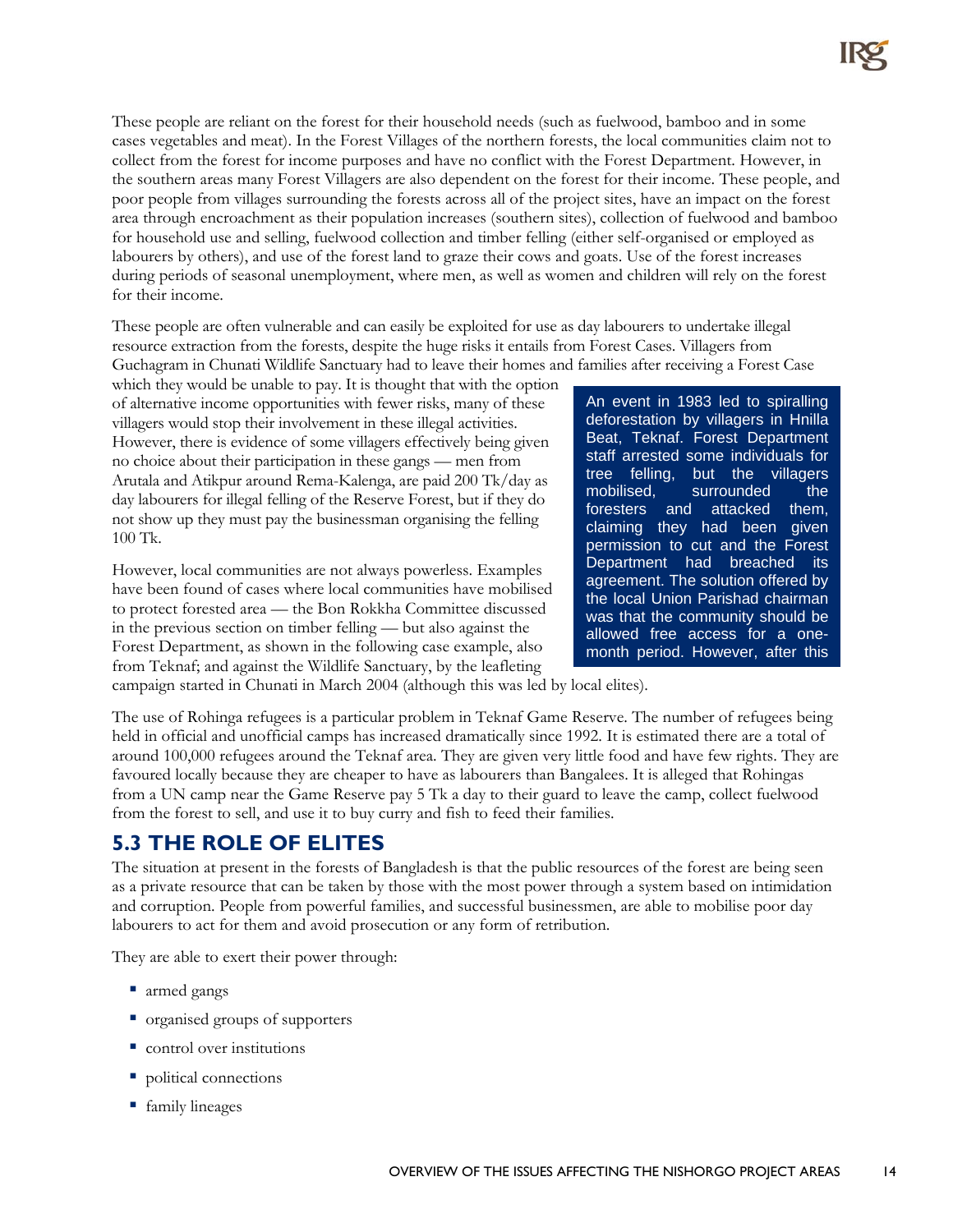This power is maintained and cemented through processes of patronage, kinship and marital linkages. The following diagram gives a hypothetical example of how any particular family — particularly in the southern sites — is able to, directly and indirectly, influence the management of the forest. Impacts can occur through directly commissioning encroachment, timber felling or fuelwood collection for their own benefit or use in their own establishments — such as the local market which they own, and the restaurants and teastalls within it, and indirectly by being able to influence the behaviour of Forest Department staff, and outcomes of Forest Cases through their association with other important people.



#### **A Hypothetical Example of the Influence and Power of Elites in Relation to Forest Management**

#### **5.4 FOREST DEPARTMENT — BEHAVIOUR OF STAFF AND ATTITUDES OF STAKEHOLDERS TOWARDS THEM**

At present, Forest Department staff find themselves in the difficult position of working in an environment where they hold little influence or respect within the local communities. Working conditions are often poor, and resources (including staff numbers) for patrolling limited. The Forest Department is seen as weak, with limited ability to protect the forests and whose behaviour is likely to be easily influenced by bribes. In some cases staff may find themselves with a choice of either trying to prevent or block illegal activities, and therefore risking their personal safety, or being complicit in the illegal activity and personally benefiting financially.

However, it is also apparent that some Forest Department staff are benefiting from encroachment, illegal timber felling and fuelwood collection. Almost every villager who collected fuelwood from the forests visited in the PRA process admitted paying a daily rate to the local Beat Officer. The research team were told of cases where Forest Department staff had made false Forest Cases against people in the Teknaf area. In this area it is also alleged that the only people who appear on the FD register of encroachers are those who have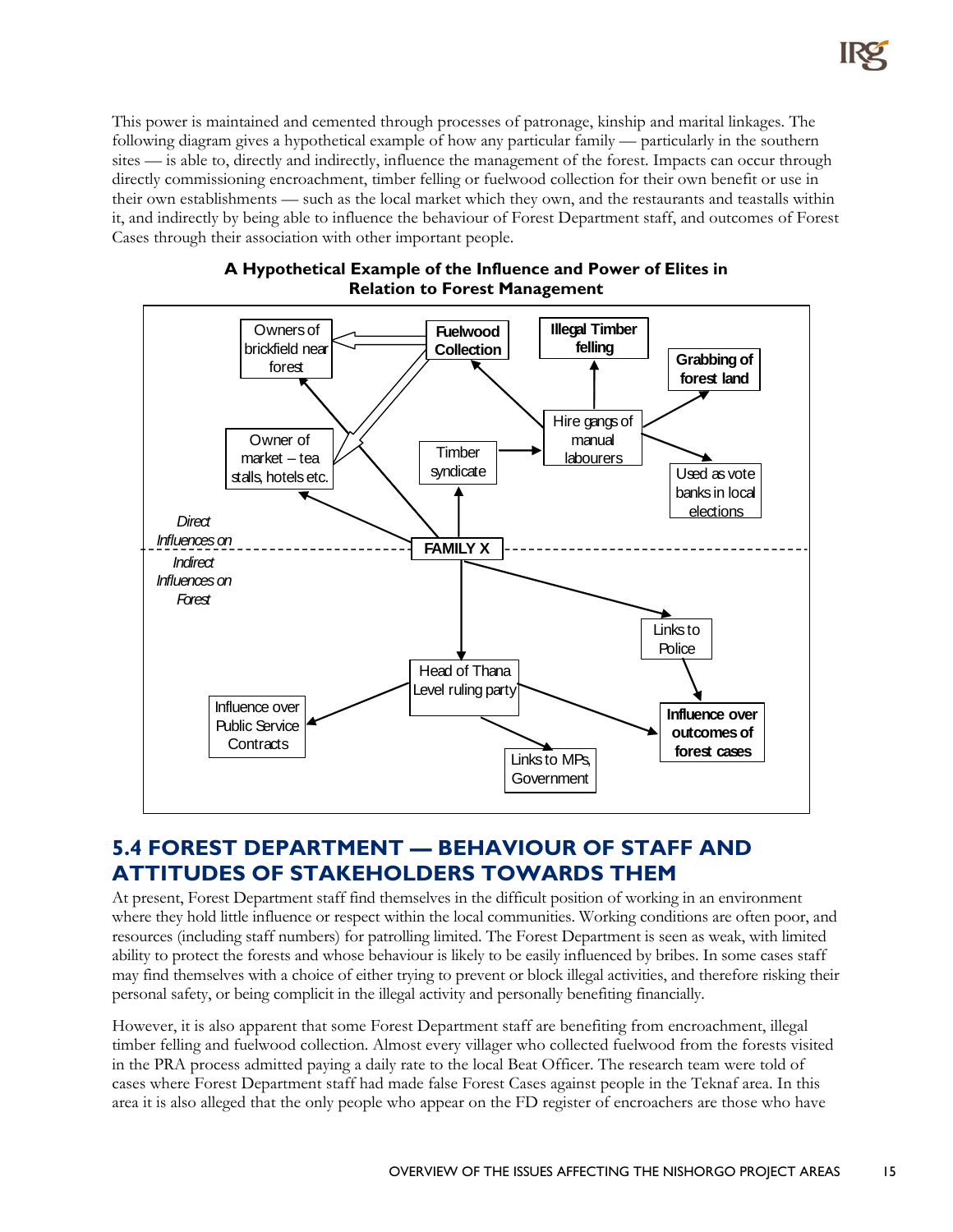

not paid a bribe to the FD. It has even been alleged that as a result of the huge personal financial benefits that can be gained from these northern forests, Forest Department staff are prepared to pay huge amounts of money to receive a posting there.

However, there are also cases of the Forest Department making successful prosecutions of those acting illegally, such as the recent closure of sawmills surrounding the Lawachara National Park, and, during the PRA fieldwork, a raid on a sawmill in the Rema-Kalenga.

In relation to the aims and objectives of the Nishorgo Support Project itself, it was observed that not all of the Forest Department officers involved had a clear understanding of the boundaries of the project sites, the implications of the class of protection under which the forest area is classified, or indicated any sense of ownership of the project activities themselves. However all the staff co-operated with the proposed fieldwork and the field staff.